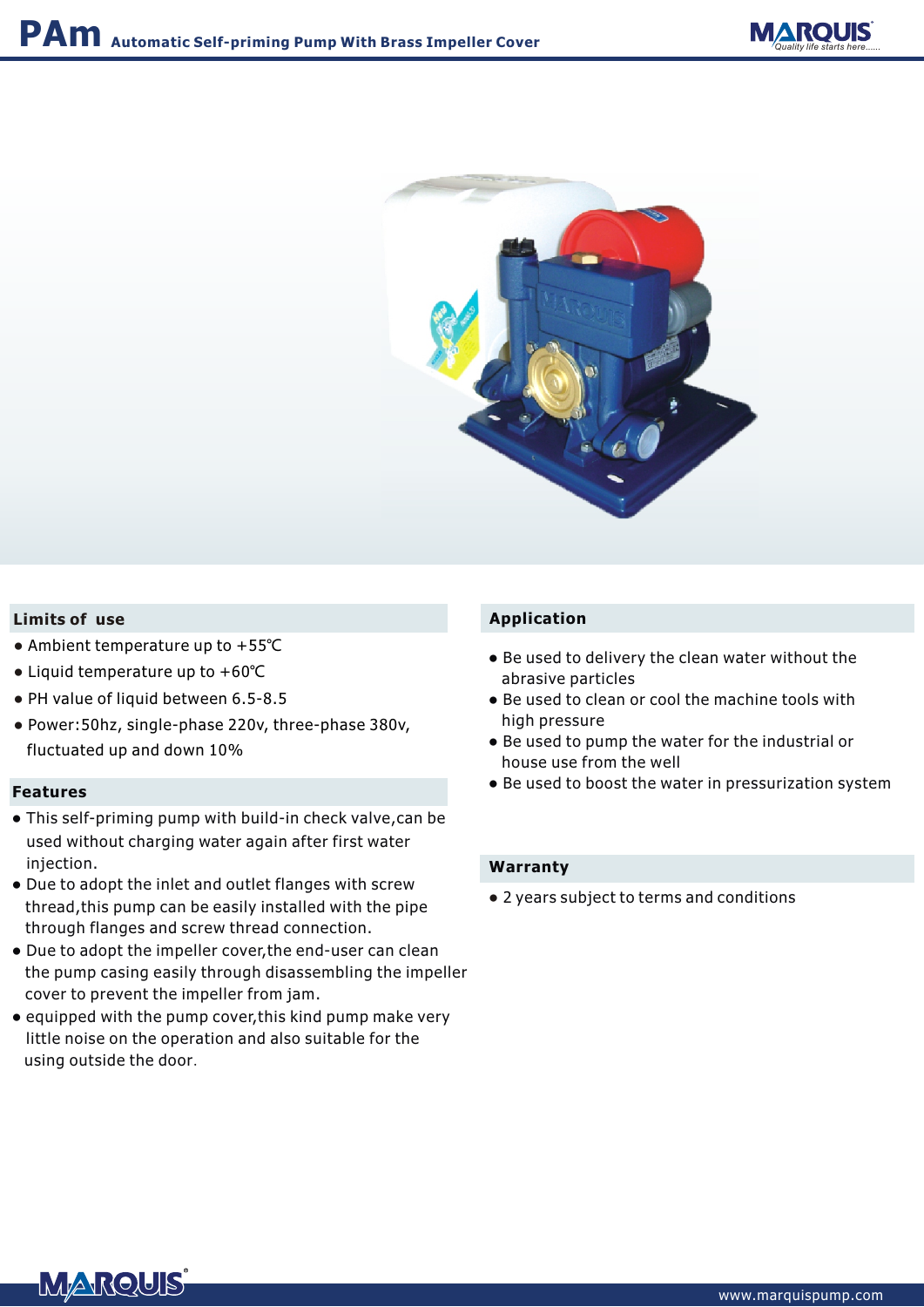

# **CHARACTERISTIC CURVES AND PERFORMANCE DATA**

**50 Hz n**=**2850 rpm Hs**=**0 m**



| Model          |             | Power |      | ╭ | $m^3/h$ |    | 0.3 | 0.6 | 0.9 | 1.2 | .5 | 1.8 | 2.1 | 2.4 | 2.7 | 3.0 |
|----------------|-------------|-------|------|---|---------|----|-----|-----|-----|-----|----|-----|-----|-----|-----|-----|
| Single-phase I | Three-phase | KW    | HP   | w | I/min   |    | 5   | 10  | 15  | 20  | 25 | 30  | 35  | 40  | 45  | 50  |
| PAm60-2D       |             | 0.25  | 0.33 |   | m       | 33 | 30  | 27  | 22  | 17  | 12 |     | 4   |     |     |     |
| PAm70          | -           | 370   | 0.5  |   |         | 48 | 45  | 42  | 38  | 32  | 26 | 20  | 14  | 9   | 5   | 2   |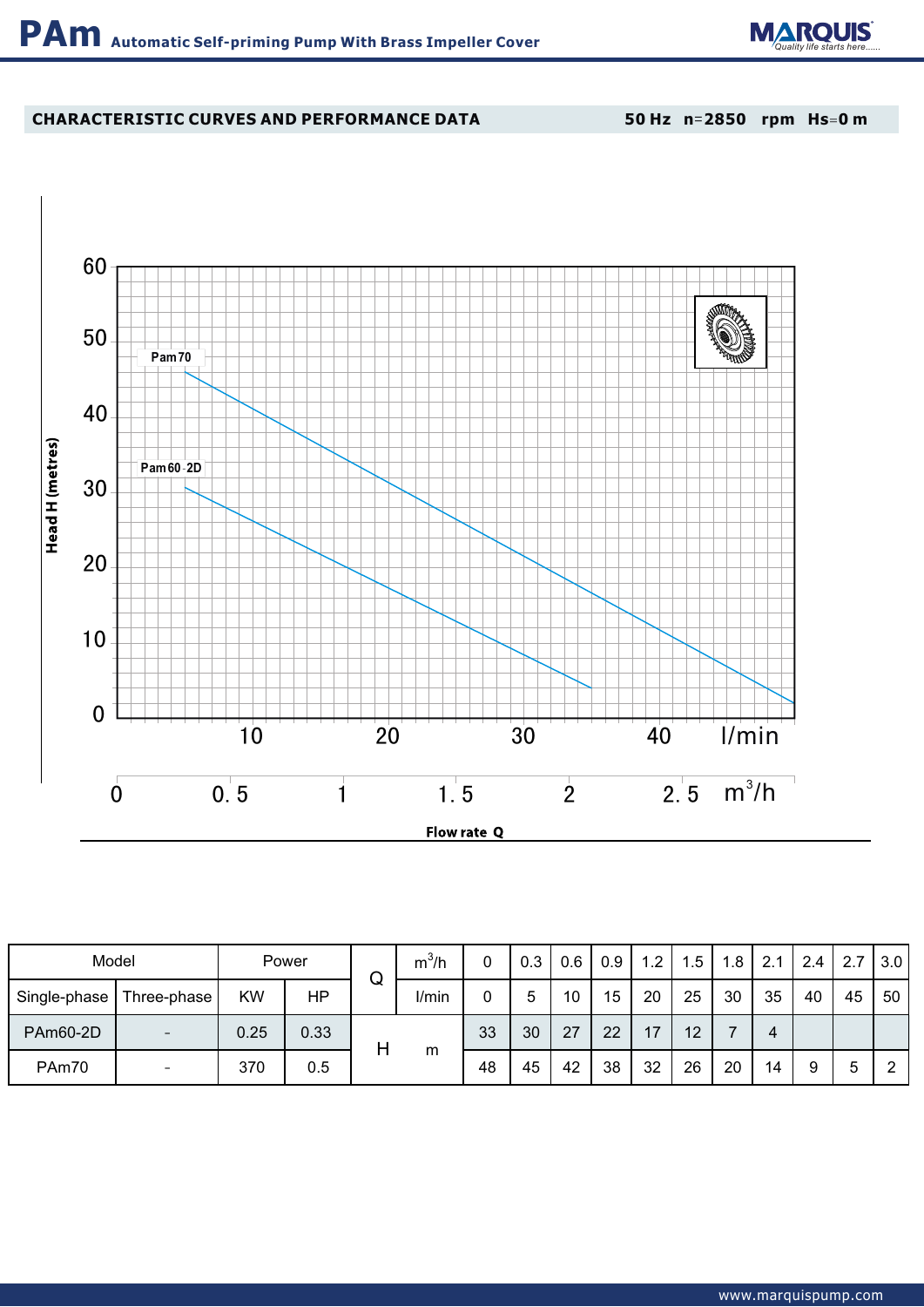



| Model                      |  | <b>Openings</b> | Dimensions(mm)  |     |       |                |     |     |    |  |
|----------------------------|--|-----------------|-----------------|-----|-------|----------------|-----|-----|----|--|
| Single-phase   Three-phase |  | DN <sub>1</sub> | DN <sub>2</sub> |     | n     | h <sub>1</sub> |     | n٦  |    |  |
| <b>PAm60-2D</b>            |  | 1"              | 4               | 290 | 276.5 | 71             | 270 | 190 | 10 |  |
| PAm70                      |  | 4 !!            | 4 H             | 265 | 251   | 71             | 234 | 96  | 9  |  |

| Model           | Piece | GW(kg) | NW(kg) | Volume $(m^3)$ | ∟(cm) | W(cm) | H(cm) |
|-----------------|-------|--------|--------|----------------|-------|-------|-------|
| <b>PAm60-2D</b> |       | 14.3   | 13.8   | 0.030          | 33    | 29.5  | 31    |
| PAm70           |       | 15.4   | 14.6   | 0.031          | 32.5  | 30.5  | 31.5  |